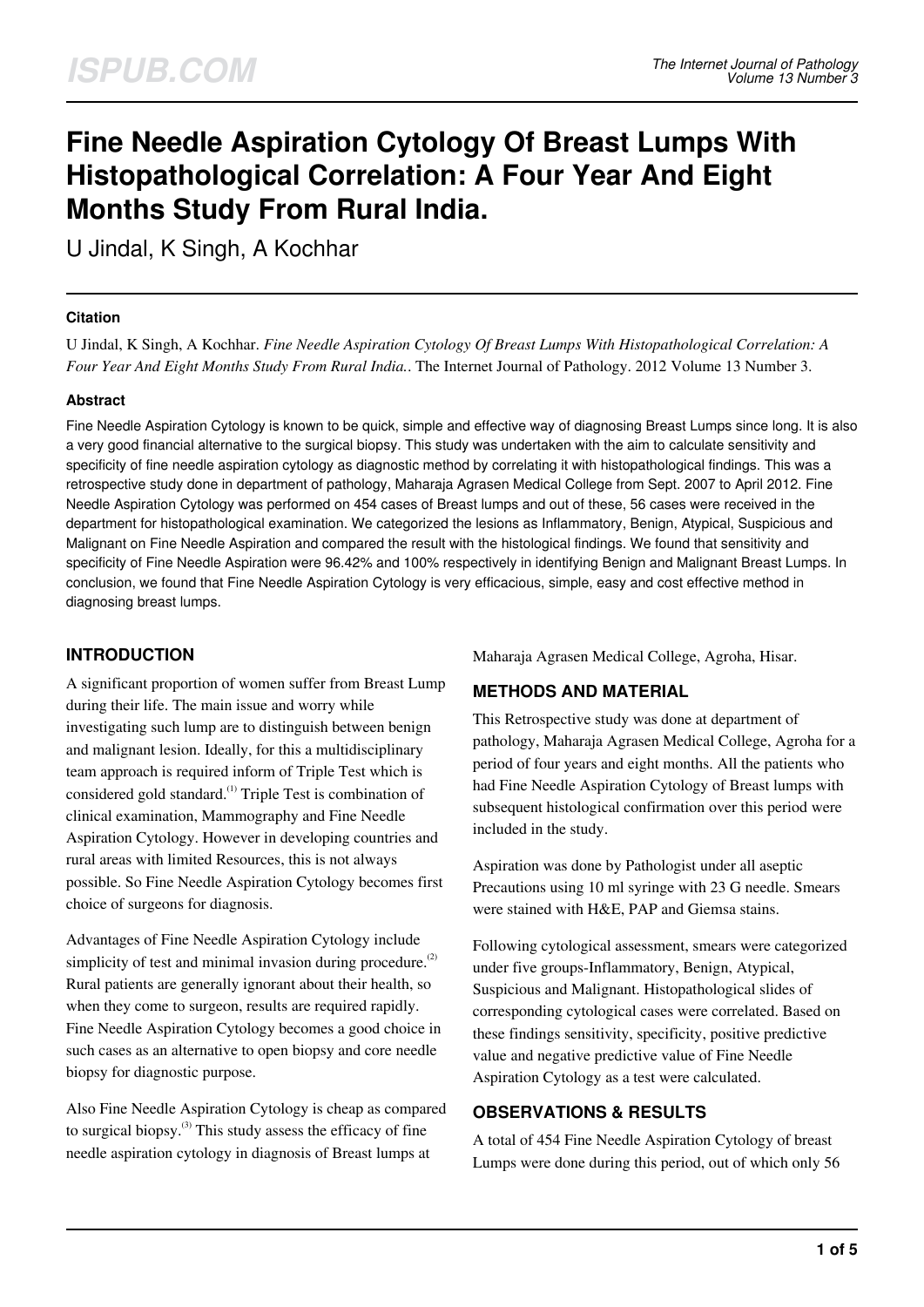(12.3%) had histological confirmation

Table-1 Shows the distribution of all Fine Needle Aspiration Cytology results according to five categories for which histological correlation was available.

#### **Figure 1**

Table 1: Distribution of cases according to different categories.

| S. No.         | Categories   | No. of Cases |  |  |
|----------------|--------------|--------------|--|--|
| 1              | Inflammatory | 03           |  |  |
| $\mathfrak{p}$ | Benign       | 29           |  |  |
| 3              | Atypical     | 01           |  |  |
| 4              | Suspicious   | 02           |  |  |
| 5              | Malignant    | 21           |  |  |
| 6              | Total        | 56           |  |  |

## **Figure 2**

Table 2: shows the correlation of histological diagnosis with Fine Needle Aspiration Cytological result of all 56 cases

| Sr. No.           | Categories | <b>FNAC</b> | Histology |  |
|-------------------|------------|-------------|-----------|--|
| Inflammatory<br>1 |            | 03          | 03        |  |
| $\mathfrak{p}$    | Benign     | 29          | 28        |  |
| 3                 | Atypical   | 01          | ٠<br>۰    |  |
| 4                 | Suspicious | 02          |           |  |
| Malignant<br>5    |            | 21          | 25        |  |
| 6<br>Total        |            | 56          | 56        |  |

Out of 25 confirmed malignant cases, 21 cases were given malignant on cytology, two cases as Suspicious for Malignancy, one case as Atypical and one as Benign. There was no Benign confirmed case on histology which was given Malignant on cytology report.

The statistical test used in interpretation of the result obtained in our study were the determination of sensitivity of Fine Needle Aspiration Cytology as a diagnostic procedure for entire study, specificity of Fine Needle Aspiration Cytology in relation to Malignant lesions, positive predictive value of Fine Needle Aspiration Cytology as a diagnostic procedure for the entire study and negative predictive value in relation to Malignant lesions. In our study, of the 56 patients who underwent Fine Needle Aspiration Cytology, in 54 the Fine Needle Aspiration Cytology report matched with the final histopathology report

# **Figure 3**

| Fnac/Histo Correlation | Diseased | Not Diseased |
|------------------------|----------|--------------|
| Positive               | 54       |              |
| Negative               |          |              |
| Total                  | 56       |              |

Out of the 2 patients, in which FNAC did not match, one showed a benign proliferative breast disorder and the other showed atypical hyperplasia on Fine Needle Aspiration Cytology. On histopathological examination both showed duct carcinoma.

Thus there were 54 true positive, 2 false negative and no false positive and no true negative cases in our study(suspicious cases are considered under true positive). Based on these findings, calculations were done as shown below for all parameters.

The sensitivity of a test is the ability of a test to identify correctly all those who have the disease. In our study the sensitivity would be

Sensitivity of Fine Needle Aspiration Cytology= (True positive / True positive + false negative )  $=54/54+2x100=96.42%$ 

The specificity of a test is the ability of the study to identify correctly the candidates who do not have the disease. In our study, only females with a lump in their breast were selected. Therefore, in purely statistical terms, there were no normal individuals i.e., those women with normal breasts were not selected. Hence, the ability of Fine-Needle Aspiration Cytology as a diagnostic test to identify correctly those individuals not having disease (i.e., true negatives) could not be calculated since in every patient in our study, Fine-Needle Aspiration Cytology would reveal some result.

Hence, to give a wider spectrum to our interpretation of the results, we calculated the specificity of Fine-Needle Aspiration Cytology for malignant lesions against benign lesions i.e., "how specific is Fine-Needle Aspiration Cytology as a test in the diagnosis of malignancy in a breast lump?"

Specificity of Fine Needle Aspiration Cytology = ( True Negative / True Negative + False positive  $) =$ 31/31+0x100=100%

The positive predictive value of a test indicates the probability that the patient with a positive test has, in fact,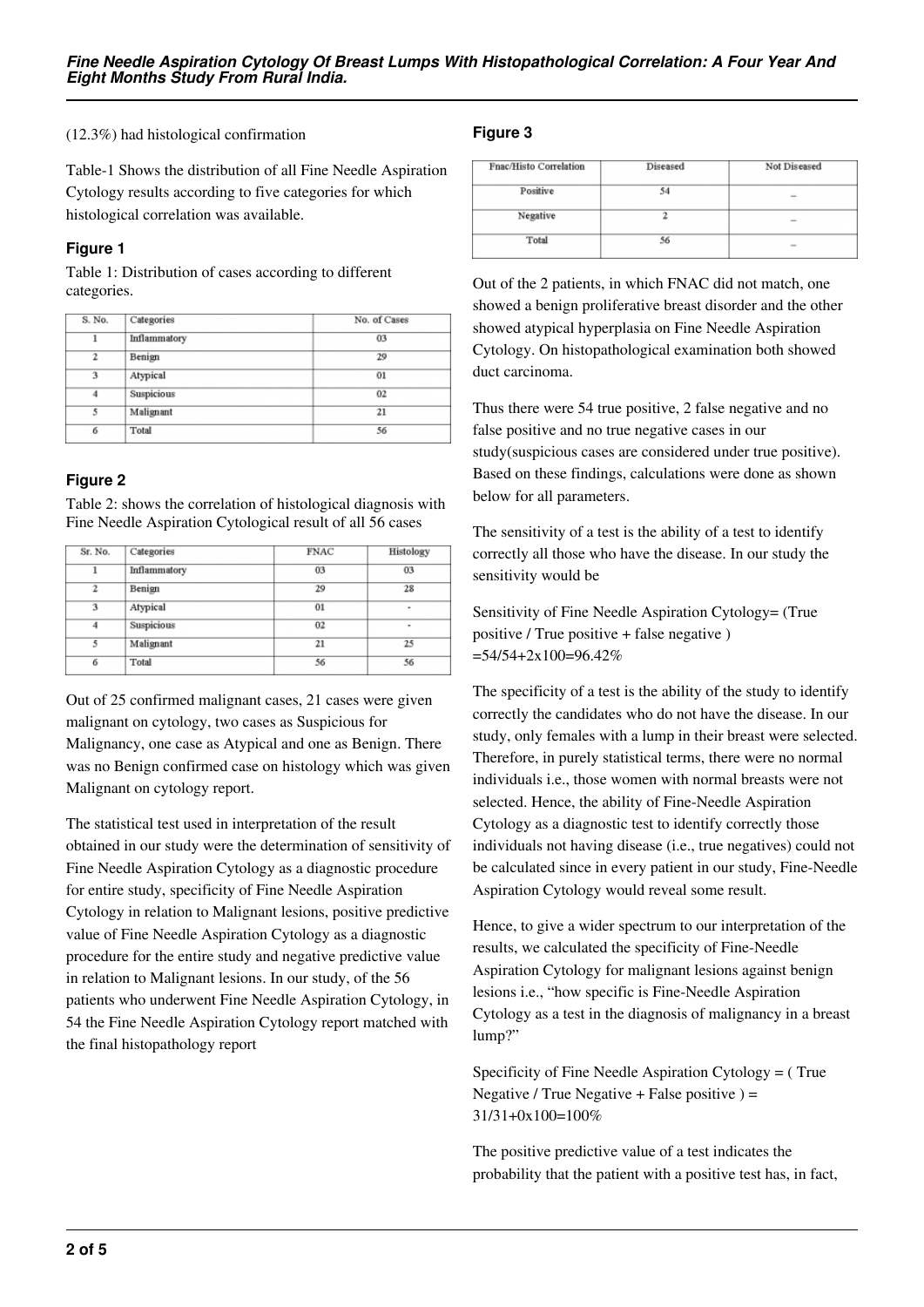the disease in question

Positive Predictive value of Fine Needle Aspiration = (True Positive / True Positive + False Positive  $) =$ 54/54+0x100=100%

It should be noted that this positive predictive value is for Fine-Needle Aspiration Cytology as a diagnostic test for all patients.

The negative predictive value of a test indicates the probability of a patient with a negative test not having the disease in question. As stated above in our results, we had no true negatives. In the absence of true negatives, the predictive value of negative test is actually zero, since the numerator becomes zero. As with the calculation of specificity for malignant lesions, we broadened the interpretation of our results by calculating the negative predictive value of the test for malignant lesions.

Negative Predictive value of Fine Needle Aspiration = (True negative / True negative + False negative  $) =$ 31/31+2x100=93.4

So in our study, sensitivity and positive predictive value of Fine Needle Aspiration Cytology were 96.42% and 100% respectively, while specificity and negative predictive value for malignancy were 100% and 93.4% respectively.

# **DISCUSSION**

A lump in the breast is a common complaint presenting in the surgical out patient department of all major hospitals, with anxiety regarding a possible malignancy being extremely common. Hence a quick diagnosis of lump in the breast is essential. Considering patients' comfort, lack of requirement of anaesthesia, rapid analysis and reporting, and an absence of false positive results makes Fine Needle Aspiration Cytology an ideal initial diagnostic modality in Breast Lumps.<sup>(4)</sup>

This study was undertaken to assess the use of Fine Needle Aspiration Cytology as primary method for diagnosis of breast lumps. Fine Needle Aspiration Cytology has been proved to be highly efficacious method in diagnosis of palpable breast lesion in this study. The sensitivity of 96.42% and specificity of 100% obtained in our study were in accordance to sensitivity of 77-99% and specificity of 92-100% reported in various studies  $(5-11)$  as shown below by the table 3

# **Figure 4**

Table 3: Shows Results of Various Studies

|                    | Sensitivity | Specificity | Positive Predictive value | Negative Predictive value |
|--------------------|-------------|-------------|---------------------------|---------------------------|
| Name of Study      |             |             |                           |                           |
| Hussain MT(5)      | 90.9%       | 100%        | ٠                         | ٠                         |
| Javaram et al (6)  | 97.4%       | 92.4%       | ٠                         | ۰                         |
| Muhamed et al (7)  | 90.6%       | 100%        | 100%                      | 99%                       |
| Rubin et al (8)    | 87%         | 100%        | 100%                      | 89%                       |
| Ishikawa et al (9) | 86.3%       | 98.2%       | 97.9%                     | ٠                         |
| Ariga et al (10)   | 99%         | 99%         | 99%                       | 99%                       |
| Choi et al (11)    | 77.7%       | 99.2%       | 98.4%                     | 88%                       |

Fine Needle Aspiration Cytology sensitivity and specificity is also technique dependent, better results being obtained with free hand aspiration as performed in this study when compared to stereo tactic Fine Needle Aspiration Cytology as noticed by Robinson and McKee.<sup>(12)</sup>

During our study, cases with Suspicious and Atypical results were found to be Breast Carcinoma following biopsy. This emphasizes need for further evaluation of such lesions, which often prove to be malignant.  $(10)$ 

One case which was diagnosed benign on cytology and turned out to be malignant on histology had prominent tubular differentiation. Such cases can be a problem on Fine Needle Aspiration Cytology as epithelial atypia may be minimal, but presence of epithelial fragments with an angular or tubular shape with small number of bare nuclei in the background should help in suggesting the diagnosis. $(2)$ 

In conclusion, we recommend that Fine Needle Aspiration Cytology is very effective, safe, minimal invasive and cost effective diagnostic method for diagnosing breast lumps specially in developing nations.

### **References**

1. Robertson JFR, Evans AJ. Diagnosis and prognosis of primary breast cancer. Quart J Nucl Med 1997; 41:200-210 2. Lindholm K. Breast. In: Orell SR, Sterrett GF, Whitaker D. Editors: Fine Needle Aspiration Cytology. 4th edition. Edinburgh: Chuchill livingstone; 2005; P. 165-227. 3. Nasuti JF, Gupta PK, Baloch ZW. Diagnostic value and cost-effectiveness of on-site evaluation of fine needle aspiration specimens review of 5,688 cases. Diag Cytopathol 2002; 27: 1-4.

4. A. Khemka, N. Chakrabarti, S. Shah, V. Patel: Palpable Breast Lumps: Fine-Needle Aspiration Cytology versus Histopathology: a Correlation of Diagnostic Accuracy. The Internet Journal of Surgery. 2009 Vol. 18 Number 1 5. Hussain MT. Comparison of fine needle aspiration cytology with excision biopsy of breast lump. J Coll Physicians Surg Pak 2005; 15(4): 211-214. 6. Jayaram G, Alhady SF, Yip CH. Cytological analysis of

breast lesions: A review of 780 cases. Malaysian Journal of Pathology 1996; 18: 81-87.

7. Muhamed AZ, Edino ST, Ochicha O, Alhasan Su. The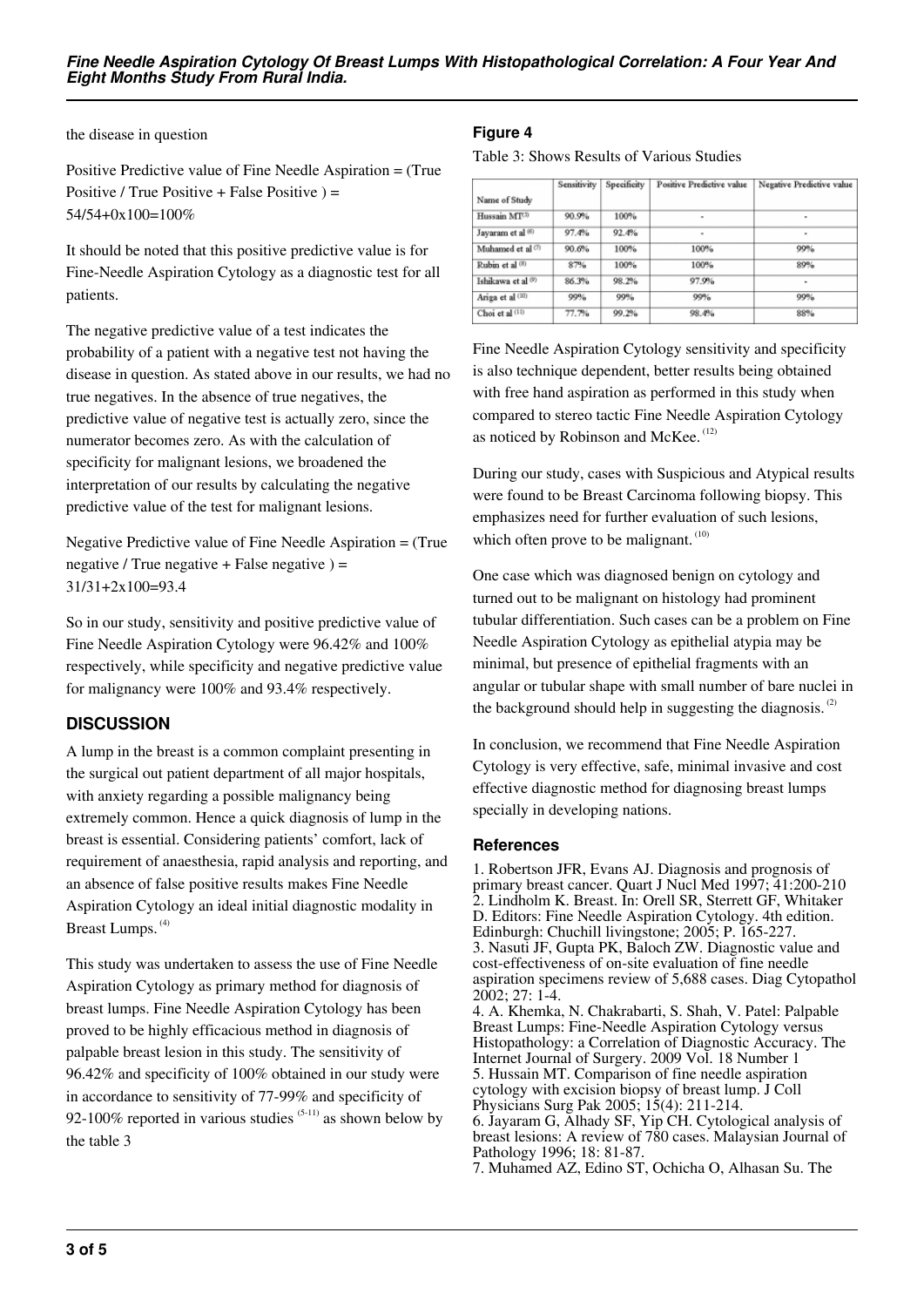Value of Fine-needle aspiration biopsy in preoperative diagnosis of palpable breast lumps in resource-poor countries: a Nigerian experience. Annals of African Medicine 2005; 4: 19-22

8. Rubin J, Horiuchi K, Joy N, Haun W, Read R, Ratzer E, Fenoglio M. Use of FNAC for solid breast lesions is accurate and cost effective. Am J Surg 1997; 174: 694-6. 9. Ishikawa T, Hamaguchi Y, Tanabe M, Momiyama N, Chishima J, Nakatini Y, Nozawa A, Sasaki T, Kltamura H, Shimada H. False positive and false negative cases of fine needle aspiration cytology for breast lesions. Breast

Carcinoma 2007; 14: 388-92.

10. Argia R, Bloom K, Reddy VB, Klusens L, Francescotti D, Dowlat K, Sizipikou P, Gattuso P. Fine Needle Aspiration of clinically suspicious palpable breast masses with histopathological correlation. Am J Surg 2002; 184: 410-413

11. Choi YD, Choi YH, Lee JH, Nam JH, Juhng SW, Choi C, Acta Cytol. 2004; 48: 801-806

12. Robinson IA, McKee G. Cytological performance in palpable versus sterotactically sampled breast lesions. Breast 1996; 5:415-417.